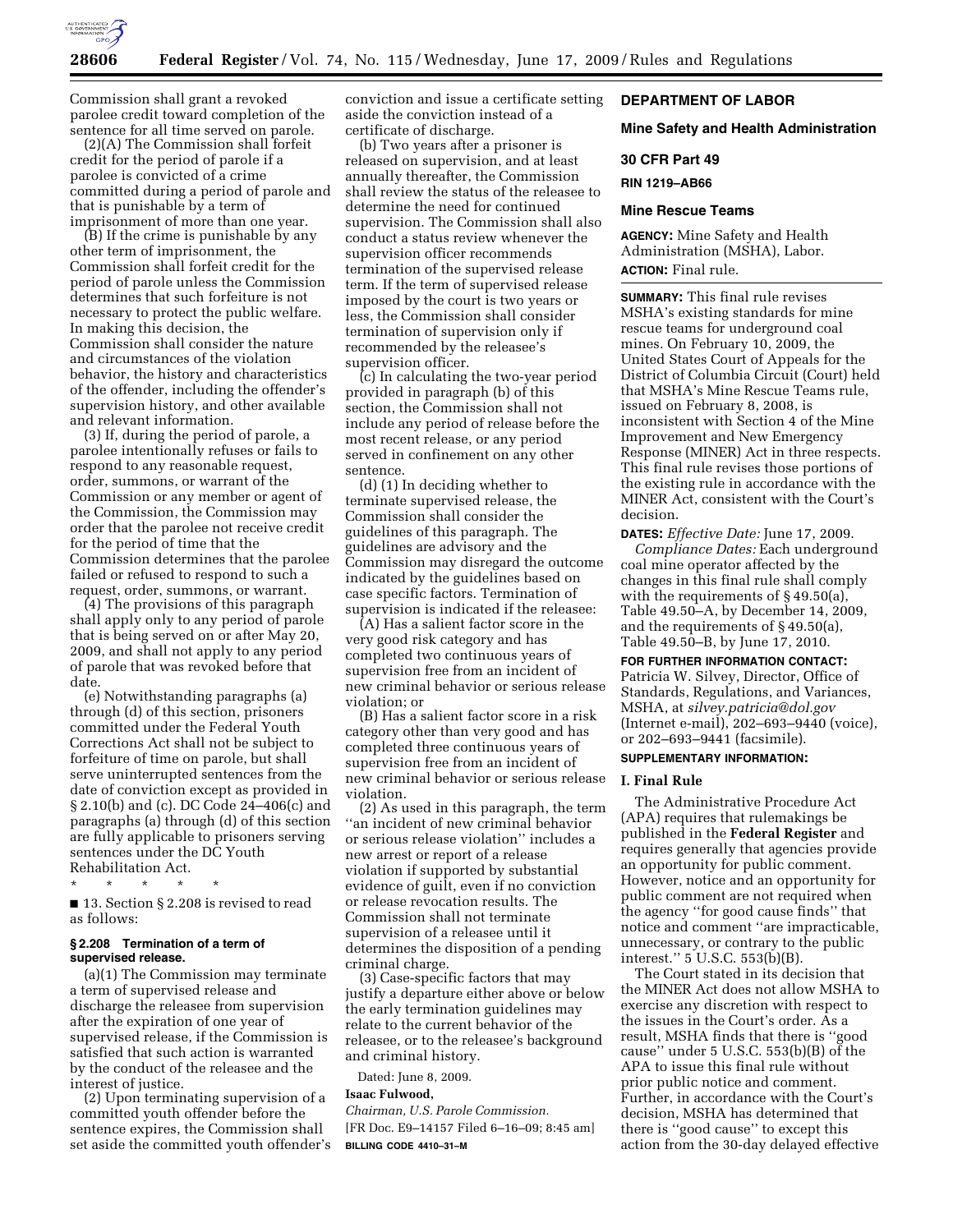date requirement under 5 U.S.C. 553(d)(3) of the APA. The final rule is effective on June 17, 2009.

#### **II. Rulemaking Background**

On February 8, 2008 (73 FR 7636), MSHA published a final rule that revised the Agency's existing requirements for mine rescue teams for underground coal mines. The final rule implemented Section 4 of the MINER Act and established new requirements to improve overall mine rescue capability, to improve mine emergency response time and mine rescue team effectiveness, and to increase the quantity and quality of mine rescue team training.

On April 4, 2008, the United Mine Workers of America (UMWA) challenged the final rule in the U.S. Court of Appeals for the District of Columbia Circuit (Court). On February 10, 2009, the Court issued its decision and held that MSHA's final rule is inconsistent with the MINER Act in three respects. *Int'l Union, United Mine Workers of Am.* v. *Dep't of Labor,* 554 F.3d 150 (D.C. Cir. 2009). The Court vacated the final rule insofar as it allows—

(1) Mine-site and state-sponsored teams to train at small mines annually rather than semi-annually;

(2) State employees who are members of State-sponsored teams to substitute certain job duties for participation in one of the two annually required mine rescue contests; and

(3) State employees who are members of State-sponsored teams to participate in mine rescue contests by serving as judges. (**Note:** The Agency's intent with respect to this item is included in the preamble to the 2008 final rule, and is not included in the regulatory text.)

The Court held that the two provisions of the rule, and MSHA's conclusion in the preamble with respect to team members serving as judges, contradict the plain language of the MINER Act.

#### **III. Analysis**

This final rule revises the existing rule in accordance with the MINER Act, consistent with the Court's decision. MSHA has determined that 165 mine operators (156 small and 9 large mines) in the State of Kentucky will be impacted by the changes in this final rule.

The final rule revises § 49.11(b) by modifying the table at the end of this section to require that mine-site teams and State-sponsored teams must participate in mine rescue training at each mine covered by the mine rescue team at least annually at large mines

and at least semi-annually at small mines. The final rule also modifies the note at the end of the table by deleting the language allowing members of Statesponsored teams to substitute their regular job experience for 50 percent of the statutorily required mine rescue contests and mine-site training.

For mine-site and State-sponsored mine rescue teams, the final rule revises  $\S$  49.20(b)(1) and (b)(4) to require minesite training semi-annually, as opposed to at least annually under the existing rule, at small mines.

In addition, under this final rule, team members of State-sponsored teams who are full-time state employees whose primary duties include (1) inspecting underground mines for compliance with State safety laws or (2) training mine rescue teams or (3) other similar duties that would enhance their mine rescue knowledge must participate in two mine rescue contests annually and train at the covered small mine at least semiannually.

In the preamble to the February 8, 2008 final rule (73 FR 7643), MSHA stated its intent to consider Statesponsored teams, whose members are full-time State employees, as participating in a local mine rescue contest when performing duties as contest judges or officials. The Court found MSHA's conclusion that one can participate in a mine rescue contest by judging to be at odds with the statutory language. In this final rule, MSHA rescinds the Agency's intent, as stated in the preamble to the 2008 final rule. Under this final rule, all members of State-sponsored teams who are full-time State employees must participate in two local mine rescue contests, regardless of whether they also perform duties as a contest judge or official.

#### **IV. Implementation Schedule**

MSHA anticipates that underground coal mine operators in Kentucky may experience practical difficulties in meeting the requirements in the final rule, if those requirements were effective upon publication. Based on Agency experience and data and information from Kentucky representatives, MSHA projects that it will take approximately 6 months for mines in Kentucky affected by this final rule to establish new teams, establish mine rescue stations, and conduct initial training. MSHA also projects that it will take one year for these mine rescue teams to complete all required training, including mine rescue contests. The final rule, therefore, includes a 6-month period for operators to establish new teams, establish mine rescue stations, and conduct initial

training; and a one-year period for teams to complete all required training, including mine rescue contests.

#### **V. Regulatory Economic Analysis**

Executive Order (E.O.) 12866 requires that regulatory agencies assess both the costs and benefits of regulations. To comply with E.O. 12866, MSHA prepared a Regulatory Economic Analysis (REA) for the 2008 final rule. The REA is located on MSHA's Web site at *http://www.msha.gov/regsinfo.htm*. A copy of the REA can be obtained from MSHA's Office of Standards, Regulations, and Variances, 1100 Wilson Boulevard, Room 2350, Arlington, Virginia 22209–3939.

Based on the analysis presented below, MSHA has determined that a complete revision of the REA is not necessary for this rulemaking. The profile of the underground coal industry, and the anticipated costs and benefits of the final rule generally remain unchanged. Although MSHA's feasibility determination is generally the same, the Agency has determined that this final rule may present some economic and practical considerations for underground coal mine operators in Kentucky. These considerations, discussed more fully below, will prevent underground coal mine operators in the state of Kentucky from relying on State-sponsored mine rescue teams and require them to establish additional composite and contract mine rescue teams.

MSHA has determined that 165 mine operators (156 small mines and 9 large mines) in the State of Kentucky will be impacted by the changes in this final rule. Kentucky is the only State that employs full-time State employees on their State-sponsored mine rescue teams. Kentucky currently has 12 Statesponsored mine rescue teams and operates six mine rescue stations. Each team member currently trains once per year in each covered mine and participates in one mine rescue contest each year. In order to meet the requirements of the MINER Act and this final rule, each rescue team member would have to participate in an additional mine rescue contest each year and train in each covered small mine an additional time each year.

Representatives from Kentucky and the State's mining association have indicated that they do not have the resources to have their State teams train in the 156 small underground coal mines an additional time each year. According to the representatives, the Kentucky mine rescue teams cannot train at each covered small mine twice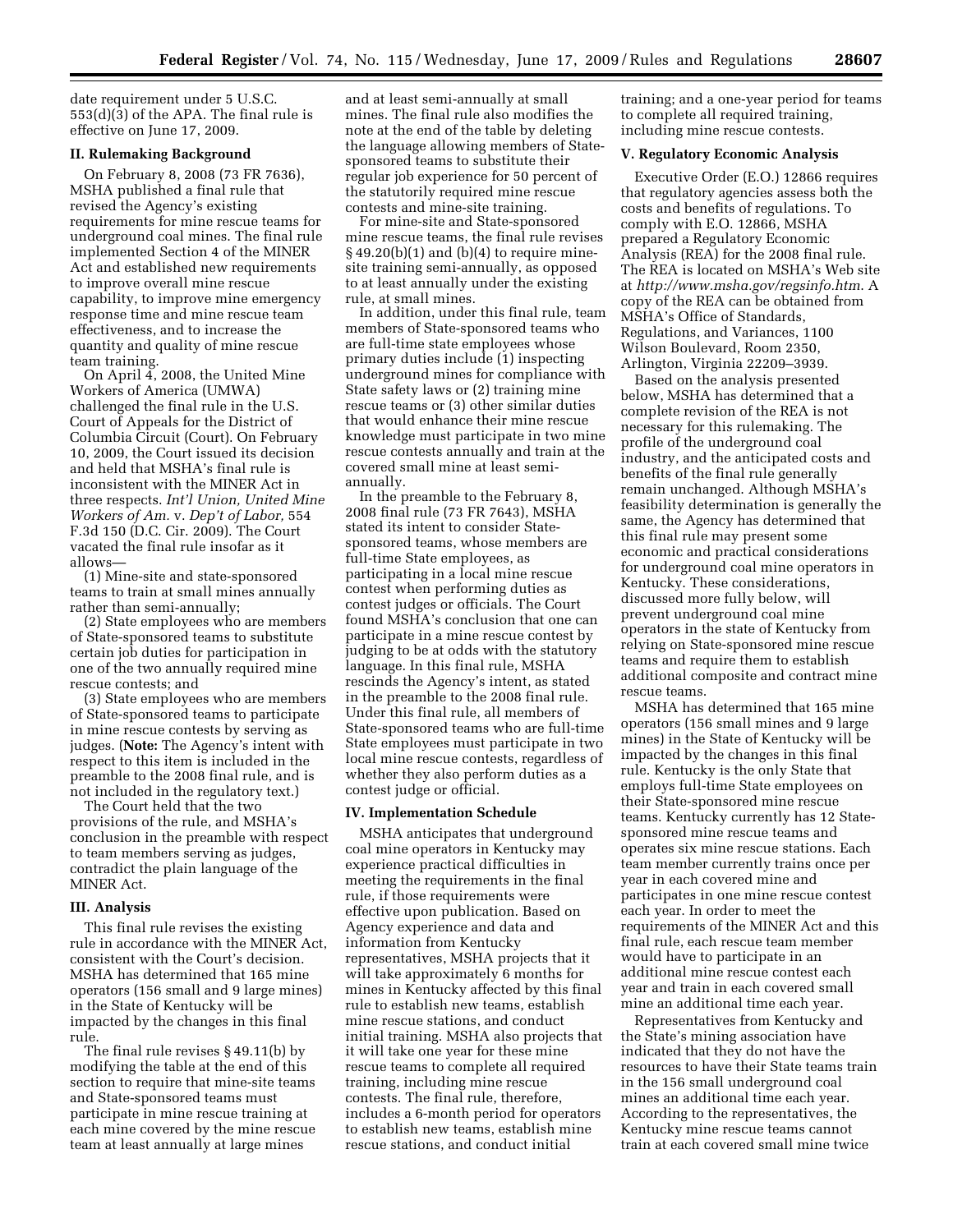each year and perform the required mine inspections and other duties.

If the Kentucky State-sponsored mine rescue teams do not provide mine rescue coverage in accordance with the final rule, the Kentucky mine operators will have to find other means of coverage. The 156 small mines in Kentucky currently use the Statesponsored mine rescue teams for mine rescue coverage. Nine of the 74 large Kentucky mines currently have one mine rescue team and use the Kentucky State-sponsored mine rescue teams as the second team. Like the existing rule, this final rule requires that each mine have two certified mine rescue teams. MSHA estimates that these 165 mine operators will establish a combination of 28 composite and contract teams to meet the requirements of this final rule. In addition, MSHA estimates that the mine operators will establish four mine rescue stations.

Based on data presented in the 2008 REA, MSHA estimated an initial cost of \$141,500 to establish each mine rescue station (*see* Table IV–3; all table numbers refer to the 2008 REA) and additional yearly costs of \$17,000 per station for land use and equipment maintenance, supplies, inspection, testing, and corrective action (*see* Tables IV–3 and IV–4). In addition, MSHA estimates that it will cost \$24,500 per team for annual training and contests (*see* Tables IV–6 through 11 and the related discussions). The estimated firstyear cost of creating and equipping four mine rescue stations and 28 mine rescue teams is  $$1,320,000$  [ $4 \times$  (\$141,500 +  $$17,000$  +  $(28 \times $24,500)$ ]. Based on a 7 percent discount rate and the useful life estimates presented in the 2008 REA, the estimated yearly cost for these mines is \$794,000.

In 2007, 68.8 million tons of coal were mined by the underground mines in

Kentucky. At an average price of \$43.80 for a ton of underground coal, this represented \$3.0 billion in revenue. MSHA estimates that the annual revenue of the 156 small mines and 9 large mines impacted by the final rule is \$728.2 million. The \$794,000 yearly cost represents about 0.11 percent of the revenue of these Kentucky mines. MSHA concludes that the final rule is economically feasible for these mines.

MSHA anticipates that underground coal mine operators in Kentucky may experience practical difficulties in meeting the requirements in the final rule, if those requirements were effective upon publication. Based on Agency experience and data and information from Kentucky representatives, MSHA projects that it will take approximately 6 months for the mines in Kentucky affected by this final rule to establish new teams, establish mine rescue stations, and conduct initial training. MSHA also projects that it will take one year for these mine rescue teams to complete all required training, including mine rescue contests. The final rule, therefore, includes a 6-month period for operators to establish new teams, establish mine rescue stations, and conduct initial training; and a one-year period for teams to complete all required training, including mine rescue contests.

#### **VI. Paperwork Reduction Act of 1995**

This final rule revises MSHA's existing standards for mine rescue teams for underground coal mines. These changes in the Mine Rescue Teams regulation affect the paperwork collection burden hours and associated cost. MSHA estimates that this final rule will necessitate the formation of four additional mine rescue stations, requiring 48 additional breathing apparatus, and 28 additional mine

rescue teams, requiring training for 168 additional mine rescue team members, resulting in an increase of 216 responses and 163 burden hours.

Under § 49.16, certification of inspection and testing of 48 additional breathing apparatus, as well as a record of any corrective action taken, would result in an increase of 129.6 paperwork burden hours and \$4,103 annual burden cost. Under § 49.18, a record of training for 168 new mine rescue team members would result in an increase of 33.6 paperwork burden hours and \$2,398 annual burden cost.

The Office of Management and Budget (OMB) has approved these requirements under OMB control number 1219–0144.

#### **List of Subjects in 30 CFR Part 49**

Education and training, Mine safety and health, Reporting and recordkeeping requirements.

#### **Michael A. Davis,**

*Deputy Assistant Secretary for Operations, Mine Safety and Health.* 

■ For the reasons set out in the preamble, and under the authority of the Federal Mine Safety and Health Act of 1977 as amended by the Mine Improvement and New Emergency Response Act of 2006, MSHA amends chapter I of title 30 of the Code of Federal Regulations as follows:

# **PART 49—MINE RESCUE TEAMS**

■ 1. The authority citation for part 49 continues to read as follows:

**Authority:** 30 U.S.C. 811, 825(e).

■ 2. In § 49.11(b), revise Table 49.11 to read as follows:

#### **§ 49.11 Purpose and scope.**

\* \* \* \* \* (b)  $* * * *$ 

TABLE 49.11—SUMMARY OF NEW MINER ACT REQUIREMENTS FOR UNDERGROUND COAL MINE OPERATORS AND MINE RESCUE TEAMS

| Requirement                                                                                                                                                             | Type of mine rescue team                                       |               |                                                                 |                                                                |  |
|-------------------------------------------------------------------------------------------------------------------------------------------------------------------------|----------------------------------------------------------------|---------------|-----------------------------------------------------------------|----------------------------------------------------------------|--|
|                                                                                                                                                                         | Mine-site                                                      | Composite     | Contract                                                        | State-<br>sponsored                                            |  |
| Team members must participate at least an-<br>nually in two local mine rescue contests.                                                                                 |                                                                |               | <b>YES</b>                                                      | YES.                                                           |  |
| Team members must participate in mine res-<br>cue training at each mine covered by the<br>mine rescue team. A portion of the training<br>must be conducted underground. | Annually at Large<br>Mines: Semi-annu-<br>ally at Small Mines. | Semi-annually | Quarterly at Large<br>Mines: Semi-annu-<br>ally at Small Mines. | Annually at Large<br>Mines: Semi-annu-<br>ally at Small Mines. |  |
| Team must be available at the mine within 1<br>hour ground travel time from the mine res-<br>cue station.                                                               | <b>YES</b>                                                     | <b>YES</b>    | <b>YES</b>                                                      | YES.                                                           |  |